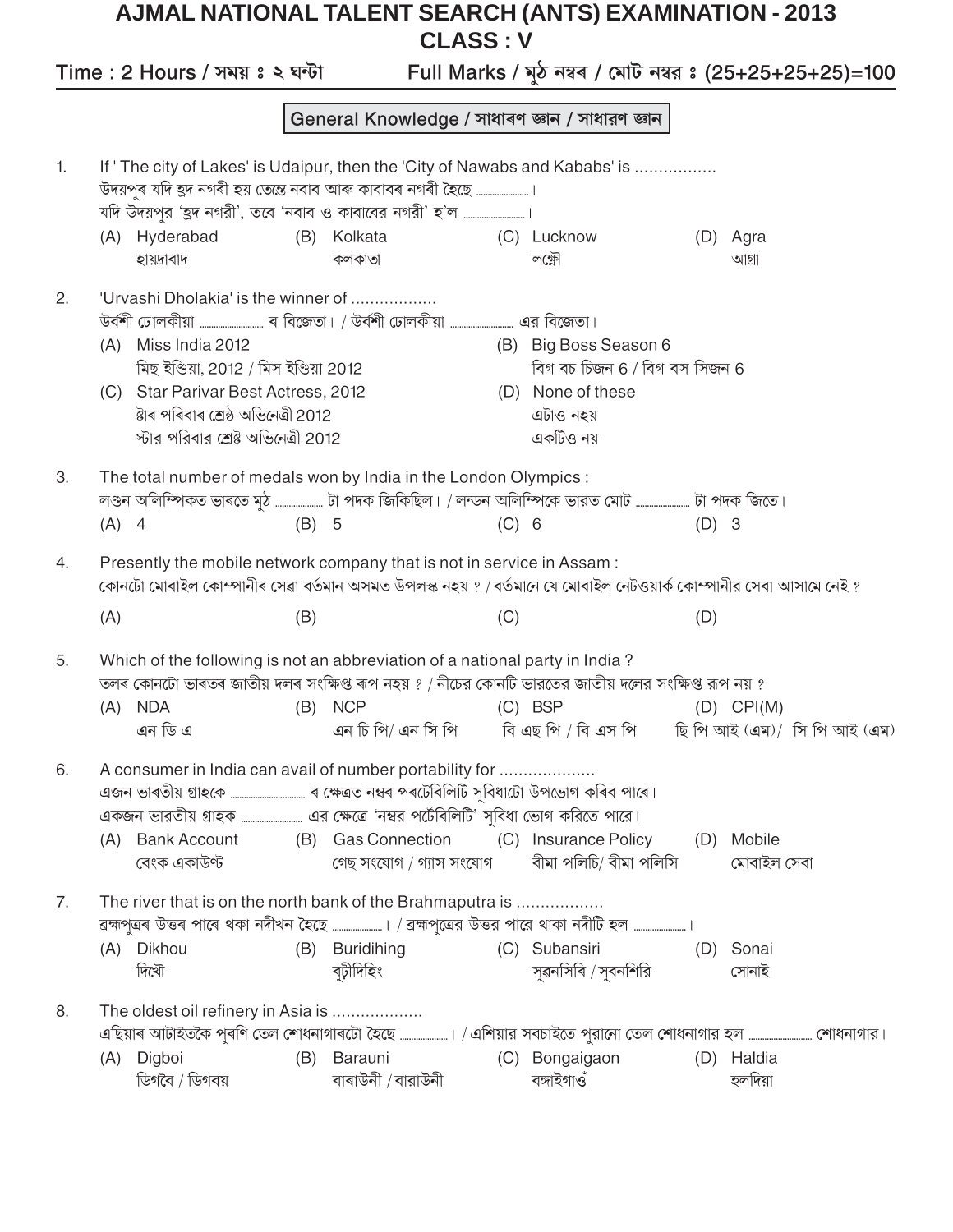|                                       |                                                                                                                                                 |                                                                                                                        |                                                                                                                                                                                                                                                         |                                                                                                                                                    |                                                                                                                                                                                                                                                                                                                                                       | $(D)$ 3 May                                                                                                                                                                                                                                                                                                                                                                                                                                                                                                                                                                                                                                                                                                                                                                                                                                                                                                                                 |
|---------------------------------------|-------------------------------------------------------------------------------------------------------------------------------------------------|------------------------------------------------------------------------------------------------------------------------|---------------------------------------------------------------------------------------------------------------------------------------------------------------------------------------------------------------------------------------------------------|----------------------------------------------------------------------------------------------------------------------------------------------------|-------------------------------------------------------------------------------------------------------------------------------------------------------------------------------------------------------------------------------------------------------------------------------------------------------------------------------------------------------|---------------------------------------------------------------------------------------------------------------------------------------------------------------------------------------------------------------------------------------------------------------------------------------------------------------------------------------------------------------------------------------------------------------------------------------------------------------------------------------------------------------------------------------------------------------------------------------------------------------------------------------------------------------------------------------------------------------------------------------------------------------------------------------------------------------------------------------------------------------------------------------------------------------------------------------------|
|                                       |                                                                                                                                                 | 21 মাৰ্চ                                                                                                               |                                                                                                                                                                                                                                                         | $22$ মে                                                                                                                                            |                                                                                                                                                                                                                                                                                                                                                       | $3 \times$                                                                                                                                                                                                                                                                                                                                                                                                                                                                                                                                                                                                                                                                                                                                                                                                                                                                                                                                  |
|                                       |                                                                                                                                                 |                                                                                                                        |                                                                                                                                                                                                                                                         |                                                                                                                                                    |                                                                                                                                                                                                                                                                                                                                                       |                                                                                                                                                                                                                                                                                                                                                                                                                                                                                                                                                                                                                                                                                                                                                                                                                                                                                                                                             |
|                                       |                                                                                                                                                 |                                                                                                                        |                                                                                                                                                                                                                                                         |                                                                                                                                                    |                                                                                                                                                                                                                                                                                                                                                       |                                                                                                                                                                                                                                                                                                                                                                                                                                                                                                                                                                                                                                                                                                                                                                                                                                                                                                                                             |
|                                       |                                                                                                                                                 |                                                                                                                        |                                                                                                                                                                                                                                                         |                                                                                                                                                    |                                                                                                                                                                                                                                                                                                                                                       |                                                                                                                                                                                                                                                                                                                                                                                                                                                                                                                                                                                                                                                                                                                                                                                                                                                                                                                                             |
|                                       |                                                                                                                                                 |                                                                                                                        |                                                                                                                                                                                                                                                         |                                                                                                                                                    |                                                                                                                                                                                                                                                                                                                                                       | এনিম'মিটাৰ / এনিমমিটার                                                                                                                                                                                                                                                                                                                                                                                                                                                                                                                                                                                                                                                                                                                                                                                                                                                                                                                      |
|                                       |                                                                                                                                                 |                                                                                                                        |                                                                                                                                                                                                                                                         |                                                                                                                                                    |                                                                                                                                                                                                                                                                                                                                                       |                                                                                                                                                                                                                                                                                                                                                                                                                                                                                                                                                                                                                                                                                                                                                                                                                                                                                                                                             |
|                                       |                                                                                                                                                 |                                                                                                                        |                                                                                                                                                                                                                                                         |                                                                                                                                                    |                                                                                                                                                                                                                                                                                                                                                       | $(D)$ 2010                                                                                                                                                                                                                                                                                                                                                                                                                                                                                                                                                                                                                                                                                                                                                                                                                                                                                                                                  |
|                                       |                                                                                                                                                 |                                                                                                                        |                                                                                                                                                                                                                                                         |                                                                                                                                                    |                                                                                                                                                                                                                                                                                                                                                       |                                                                                                                                                                                                                                                                                                                                                                                                                                                                                                                                                                                                                                                                                                                                                                                                                                                                                                                                             |
|                                       |                                                                                                                                                 |                                                                                                                        |                                                                                                                                                                                                                                                         |                                                                                                                                                    |                                                                                                                                                                                                                                                                                                                                                       | (D) Tamilnadu                                                                                                                                                                                                                                                                                                                                                                                                                                                                                                                                                                                                                                                                                                                                                                                                                                                                                                                               |
|                                       |                                                                                                                                                 |                                                                                                                        |                                                                                                                                                                                                                                                         |                                                                                                                                                    |                                                                                                                                                                                                                                                                                                                                                       | তামিলনাড় / তামিলনাড়তে                                                                                                                                                                                                                                                                                                                                                                                                                                                                                                                                                                                                                                                                                                                                                                                                                                                                                                                     |
|                                       |                                                                                                                                                 |                                                                                                                        |                                                                                                                                                                                                                                                         |                                                                                                                                                    |                                                                                                                                                                                                                                                                                                                                                       |                                                                                                                                                                                                                                                                                                                                                                                                                                                                                                                                                                                                                                                                                                                                                                                                                                                                                                                                             |
|                                       |                                                                                                                                                 |                                                                                                                        |                                                                                                                                                                                                                                                         |                                                                                                                                                    |                                                                                                                                                                                                                                                                                                                                                       |                                                                                                                                                                                                                                                                                                                                                                                                                                                                                                                                                                                                                                                                                                                                                                                                                                                                                                                                             |
|                                       |                                                                                                                                                 |                                                                                                                        |                                                                                                                                                                                                                                                         |                                                                                                                                                    |                                                                                                                                                                                                                                                                                                                                                       |                                                                                                                                                                                                                                                                                                                                                                                                                                                                                                                                                                                                                                                                                                                                                                                                                                                                                                                                             |
|                                       |                                                                                                                                                 |                                                                                                                        |                                                                                                                                                                                                                                                         |                                                                                                                                                    |                                                                                                                                                                                                                                                                                                                                                       | (D) Jiuram Dhulia                                                                                                                                                                                                                                                                                                                                                                                                                                                                                                                                                                                                                                                                                                                                                                                                                                                                                                                           |
|                                       |                                                                                                                                                 |                                                                                                                        |                                                                                                                                                                                                                                                         |                                                                                                                                                    |                                                                                                                                                                                                                                                                                                                                                       | জিউৰাম ঢুলীয়া                                                                                                                                                                                                                                                                                                                                                                                                                                                                                                                                                                                                                                                                                                                                                                                                                                                                                                                              |
|                                       |                                                                                                                                                 |                                                                                                                        |                                                                                                                                                                                                                                                         |                                                                                                                                                    |                                                                                                                                                                                                                                                                                                                                                       | জিউরাম ঢুলীয়া                                                                                                                                                                                                                                                                                                                                                                                                                                                                                                                                                                                                                                                                                                                                                                                                                                                                                                                              |
|                                       |                                                                                                                                                 |                                                                                                                        |                                                                                                                                                                                                                                                         |                                                                                                                                                    |                                                                                                                                                                                                                                                                                                                                                       |                                                                                                                                                                                                                                                                                                                                                                                                                                                                                                                                                                                                                                                                                                                                                                                                                                                                                                                                             |
|                                       |                                                                                                                                                 |                                                                                                                        |                                                                                                                                                                                                                                                         |                                                                                                                                                    |                                                                                                                                                                                                                                                                                                                                                       |                                                                                                                                                                                                                                                                                                                                                                                                                                                                                                                                                                                                                                                                                                                                                                                                                                                                                                                                             |
|                                       |                                                                                                                                                 |                                                                                                                        |                                                                                                                                                                                                                                                         |                                                                                                                                                    |                                                                                                                                                                                                                                                                                                                                                       |                                                                                                                                                                                                                                                                                                                                                                                                                                                                                                                                                                                                                                                                                                                                                                                                                                                                                                                                             |
|                                       |                                                                                                                                                 |                                                                                                                        |                                                                                                                                                                                                                                                         |                                                                                                                                                    |                                                                                                                                                                                                                                                                                                                                                       |                                                                                                                                                                                                                                                                                                                                                                                                                                                                                                                                                                                                                                                                                                                                                                                                                                                                                                                                             |
|                                       |                                                                                                                                                 |                                                                                                                        |                                                                                                                                                                                                                                                         |                                                                                                                                                    |                                                                                                                                                                                                                                                                                                                                                       |                                                                                                                                                                                                                                                                                                                                                                                                                                                                                                                                                                                                                                                                                                                                                                                                                                                                                                                                             |
|                                       |                                                                                                                                                 |                                                                                                                        |                                                                                                                                                                                                                                                         |                                                                                                                                                    |                                                                                                                                                                                                                                                                                                                                                       | (D) Myanmar<br>ম্যানমাৰ / ম্যানমারে                                                                                                                                                                                                                                                                                                                                                                                                                                                                                                                                                                                                                                                                                                                                                                                                                                                                                                         |
|                                       |                                                                                                                                                 |                                                                                                                        |                                                                                                                                                                                                                                                         |                                                                                                                                                    |                                                                                                                                                                                                                                                                                                                                                       |                                                                                                                                                                                                                                                                                                                                                                                                                                                                                                                                                                                                                                                                                                                                                                                                                                                                                                                                             |
|                                       |                                                                                                                                                 |                                                                                                                        |                                                                                                                                                                                                                                                         |                                                                                                                                                    |                                                                                                                                                                                                                                                                                                                                                       |                                                                                                                                                                                                                                                                                                                                                                                                                                                                                                                                                                                                                                                                                                                                                                                                                                                                                                                                             |
|                                       |                                                                                                                                                 |                                                                                                                        |                                                                                                                                                                                                                                                         |                                                                                                                                                    |                                                                                                                                                                                                                                                                                                                                                       | (D) None of these                                                                                                                                                                                                                                                                                                                                                                                                                                                                                                                                                                                                                                                                                                                                                                                                                                                                                                                           |
|                                       |                                                                                                                                                 |                                                                                                                        |                                                                                                                                                                                                                                                         |                                                                                                                                                    |                                                                                                                                                                                                                                                                                                                                                       | এটাও নহয় / একটিও নয়                                                                                                                                                                                                                                                                                                                                                                                                                                                                                                                                                                                                                                                                                                                                                                                                                                                                                                                       |
|                                       |                                                                                                                                                 |                                                                                                                        |                                                                                                                                                                                                                                                         |                                                                                                                                                    |                                                                                                                                                                                                                                                                                                                                                       |                                                                                                                                                                                                                                                                                                                                                                                                                                                                                                                                                                                                                                                                                                                                                                                                                                                                                                                                             |
|                                       |                                                                                                                                                 |                                                                                                                        |                                                                                                                                                                                                                                                         |                                                                                                                                                    |                                                                                                                                                                                                                                                                                                                                                       |                                                                                                                                                                                                                                                                                                                                                                                                                                                                                                                                                                                                                                                                                                                                                                                                                                                                                                                                             |
|                                       |                                                                                                                                                 | The chief editor of the daily newspaper 'The Assam Tribune' is                                                         |                                                                                                                                                                                                                                                         |                                                                                                                                                    |                                                                                                                                                                                                                                                                                                                                                       |                                                                                                                                                                                                                                                                                                                                                                                                                                                                                                                                                                                                                                                                                                                                                                                                                                                                                                                                             |
|                                       |                                                                                                                                                 | 'দি আচাম ট্রিবিউন' দৈনিক কাকতৰ মূখ্য সম্পাদক হৈছে ………………। / 'দি আসাম ট্রিবিউন' সংবাদপত্রের মুখ্য সম্পাদক হলেন …………………। |                                                                                                                                                                                                                                                         |                                                                                                                                                    |                                                                                                                                                                                                                                                                                                                                                       |                                                                                                                                                                                                                                                                                                                                                                                                                                                                                                                                                                                                                                                                                                                                                                                                                                                                                                                                             |
| (A) Homen Borgohain<br>হোমেন বৰগোহাঞি |                                                                                                                                                 | (B) Kanaksen Deka<br>কনকসেন ডেকা                                                                                       |                                                                                                                                                                                                                                                         | (C) Bijoy Krishna Nath (D) P.G. Baruah<br>বিজয় কৃষ্ণ নাথ                                                                                          |                                                                                                                                                                                                                                                                                                                                                       | পি.জি বৰুৱা                                                                                                                                                                                                                                                                                                                                                                                                                                                                                                                                                                                                                                                                                                                                                                                                                                                                                                                                 |
|                                       | $(A)$ 2002<br>(A) Kerala<br>কেৰালা / কেরলে<br>পিয়লী ফুকন<br>$(A)$ 20,000<br>(A) Mizoram<br>মিজোৰাম / মিজোরামে<br>(A) Religion<br>ধর্ম / ধর্মের |                                                                                                                        | 'World Forest Day' is observed on :<br>2 ফেৱ্ন্ৱাৰী /ফেব্ৰুয়ারী<br>The quality of water vapour in air is measured with :<br>"Right to Education Act' was passed in<br>$(B)$ 10,000<br>(B) Manipur<br>মণিপৰ / মণিপরে<br>(B) Agriculture<br>কৃষি / কৃষির | (B) Maharashtra<br>মহাৰাষ্ট্ৰ / মহারাষ্ট্ৰে<br>The first Assamese who revolted against the British:<br>The tribes- Riang and Rangkhol are found in | থাৰ্মোমিটাৰ / থাৰ্মোমিটার             হাইগ্ৰ'মিটাৰ / হাইগ্ৰমিটার<br>(B) 2007 (C) 2009<br>(C) Delhi<br>দিল্লী / দিল্লীতে<br>Minimum number of population in a Gaon-Panchayat is<br>(C) 6,000<br>(C) Tripura<br>ত্ৰিপুৰা / ত্ৰিপুরাতে<br>বড়োদের 'বৈশাগু' মিসিংয়ের 'আলি-আয়ে লৃগাং', দেউরীদের 'বৈশাগীত'  সাথে জড়িত।<br>(C) Marriage<br>বিয়া / বিয়ের | 'বিশ্ব বন দিৱস' …………………………… তাৰিখে পালন কৰা হয়। / বিশ্ব অরণ্য দিবস ………………………………… তারিখে পালন করা হয়।<br>(A) 2 Febuary (B) 21 March (C) 22 May<br>(A) Thermometer (B) Hygrometer (C) Rain Gauge (D) Anemometer<br>ৰেইনগজ / রেইনগজ<br>The first International Airport in India under private sector is in the state of<br>ইংৰাজৰ বিৰুদ্ধাচৰণ কৰা প্ৰথম অসমীয়া ব্যক্তিজন হৈছে ……………………। / ইংরাজের বিরুদ্ধে বিদ্রোহ করা প্রথম অসমীয়াজন হলেন …………………।<br>(A) Piyali Phukan (B) Gomadhar Konwar (C) Maniram Dewan<br>এখন গাওঁ পঞ্চায়তৰ সর্বনিম্ন জনসংখ্যা হৈছে …………………………। / একটি গাওঁ পঞ্চায়েতের সর্বনিম্ন জনসংখ্যা হল ………………………।<br>$(D)$ 4,000<br>ৰিয়াং আৰু ৰংখল আদি জনজাতি  ত পোৱা যায়। / রিয়াং, রংখল জনজাতি আমরা দেখতে পাই<br>The festivals 'Baishagu' of Bodo, "Ali Aye-Ligang" of Mising and "Baisageet of Dewri are associated with :<br>বড়ো সকলৰ বৈশাগী, মিচিংসকলৰ আলি-আয়ে লিগাং আৰু দেউৰীসকলৰ বইশাগীত আদি  ৰ লগত জড়িত উৎসৱ। |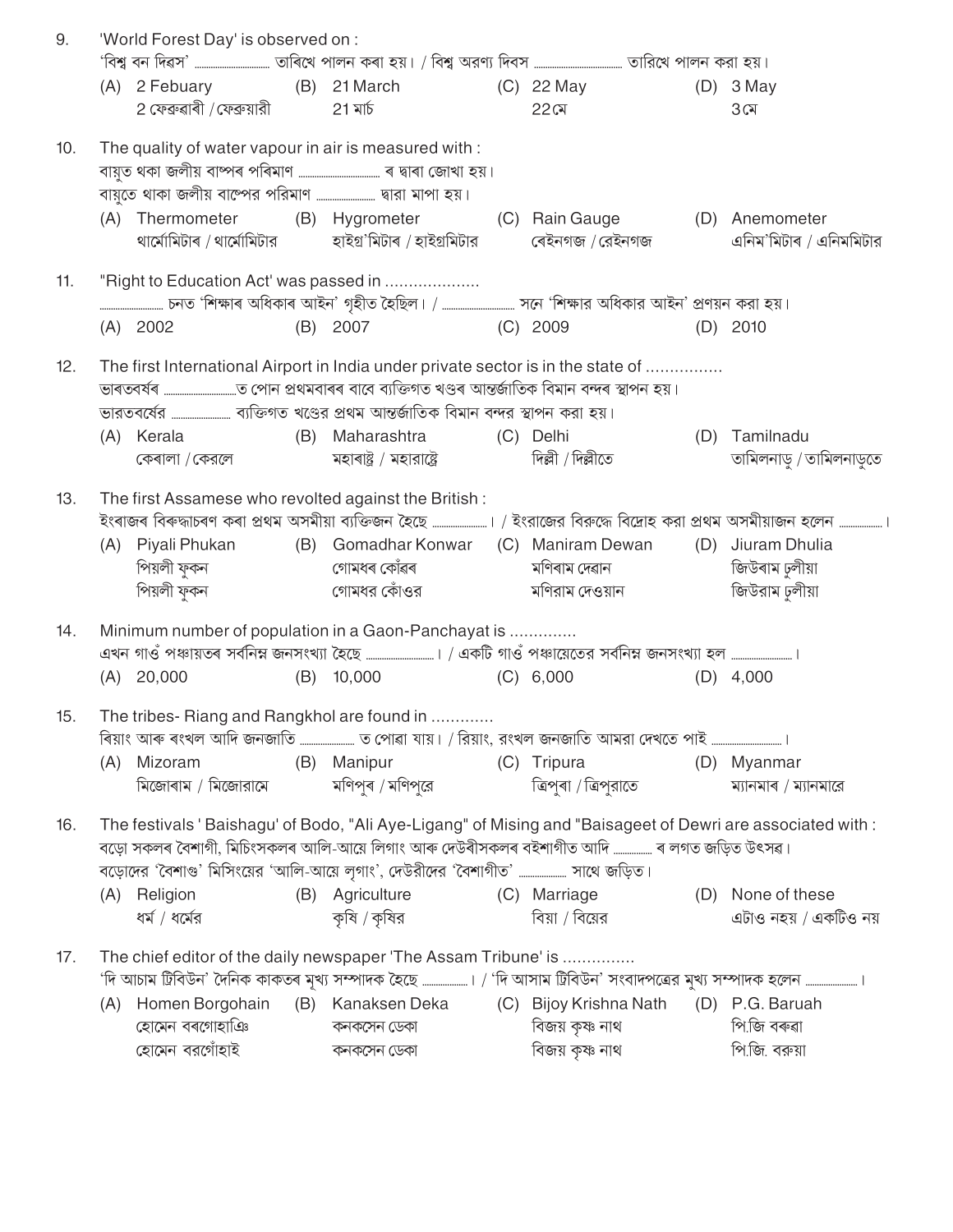| 18. |     | The Indian actor who has not acted in 'Life of Pi' |     |                                                                                                                                        |     |                                                          |     |                                                  |
|-----|-----|----------------------------------------------------|-----|----------------------------------------------------------------------------------------------------------------------------------------|-----|----------------------------------------------------------|-----|--------------------------------------------------|
|     |     |                                                    |     | 'লাইফ অফ পাই' চিনেমাত অভিনয় নকৰা ভাৰতীয় অভিনেতাজন হৈছে ………………।<br>'লাইফ অব পাই' সিনেমাতে অভিনয় না করা ভারতীয় অভিনেতা হলেন …………………… |     |                                                          |     |                                                  |
|     | (A) | Adil Hussain<br>আদিল হুছেইন<br>আদিল হুসেইন         | (B) | Irfan Khan<br>ইৰফান খান<br>ইরফান খান                                                                                                   |     | (C) Ranbir Kapoor<br>ৰণবিৰ কাপুৰ<br>রণবীর কাপর           |     | (D) None of these<br>এজনো নহয়<br>উনাদের কেহই নন |
| 19. |     |                                                    | 7   |                                                                                                                                        |     |                                                          |     |                                                  |
|     |     | '?' স্থানে সঠিক উত্তর বসাও।                        |     | The correct figure in the blank box will be                                                                                            |     |                                                          |     |                                                  |
|     | (A) |                                                    | (B) |                                                                                                                                        | (C) |                                                          | (D) |                                                  |
| 20. |     | The brand 'John Players' deals in                  |     |                                                                                                                                        |     |                                                          |     |                                                  |
|     |     |                                                    |     | জন প্লেয়াৰ ব্রেণ্ডটো ……………………………… ৰ লগত জড়িত। / জন প্লেয়ার্স ব্রেন্ডটি ………………………… এর সাথে জড়িত।                                    |     |                                                          |     |                                                  |
|     | (A) | Garments<br>বস্ত্ৰ                                 | (B) | Sports items<br>খেলৰ সামগ্ৰী                                                                                                           |     | (C) Electronic items<br>বৈদ্যতিক সামগ্ৰী                 |     | (D) None of these<br>এটাও নহয়                   |
|     |     | কাপড়ের                                            |     | খেলার সামগ্রীর                                                                                                                         |     | বৈদ্যুতিক সামগ্রীর                                       |     | একটিও নয়                                        |
| 21. |     | If ECG is for heart, then EEG is for               |     | যদি হৃদযন্ত্ৰৰ ক্ষেত্ৰত ECG কৰা হয় তেন্তে …………….ৰ ক্ষেত্ৰত EEG কৰা হয়। / যদি হৃদযন্ত্ৰের জন্য ECG, তবে ……………. এর জন্য .EEG।          |     |                                                          |     |                                                  |
|     |     | (A) stomach                                        |     | (B) liver                                                                                                                              |     | (C) kidney                                               |     | (D) brain                                        |
|     |     | পাকস্থলী                                           |     | যকৃৎ                                                                                                                                   |     | বৃক্ক                                                    |     | মস্তিষ্ক                                         |
| 22. |     | The logo<br>stands for                             |     |                                                                                                                                        |     |                                                          |     |                                                  |
|     |     |                                                    |     | এই প্রতীকটো ………………………। /     প্রতীকটি ……………………… এর।                                                                                    |     |                                                          |     |                                                  |
|     | (A) | Bank of Baroda<br>বেংক অৱ বৰোদা<br>বেঙ্ক অব বরোদা  | (B) | Blackberry<br>ব্লেক্বেৰী<br>ব্লেকবেরী                                                                                                  |     | (C) British Council<br>ৱিটিছ কাউঞ্চিল<br>ব্রিটিশ কাউনসিল |     | (D) Booker Prize<br>বুকাৰ প্ৰাইজ<br>বুকার প্রাইজ |
| 23. |     | Find the odd one                                   |     |                                                                                                                                        |     |                                                          |     |                                                  |
|     |     | অমিলটো বাছি উলিওৱা। / অমিলটি বেছে নাওঃ             |     |                                                                                                                                        |     |                                                          |     |                                                  |
|     | (A) | Gulliver's Travel<br>গালিভার্চ ট্রেভেলচ            |     | (B) David Copperfield<br>ডেভিদ কপাৰফিল্ড                                                                                               |     | (C) Malgudi Days<br>মালগুড়ী ডেজ                         |     | (D) Alice in wonderland<br>এলিচ ইন ৱাণ্ডাৰলেণ্ড  |
|     |     | গালিভার্স ট্রাভেলস                                 |     | ডেভিড কপারফিল্ড                                                                                                                        |     | মালগুড়ী ডেজ                                             |     | এলিস ইন ওয়ান্ডারলেন্ড                           |
| 24. |     | Health Drink 'Horlicks' is a product of            |     |                                                                                                                                        |     |                                                          |     |                                                  |
|     | (A) | Nestle                                             | (B) | Glaxo Smithkiln                                                                                                                        |     | (C) Cadbury                                              |     | (D) Hindustan Uniliver                           |
|     |     | নেছলে                                              |     | গ্লাক্সো স্মিথক্লিন                                                                                                                    |     | কেডবেৰি                                                  |     | হিন্দুস্তান ইউনিলিভাৰ                            |
|     |     | নেস্লে                                             |     | গ্লাক্সো স্মিথক্লিন                                                                                                                    |     | কেডবেরি                                                  |     | হিন্দুস্তান ইউনিলিভার                            |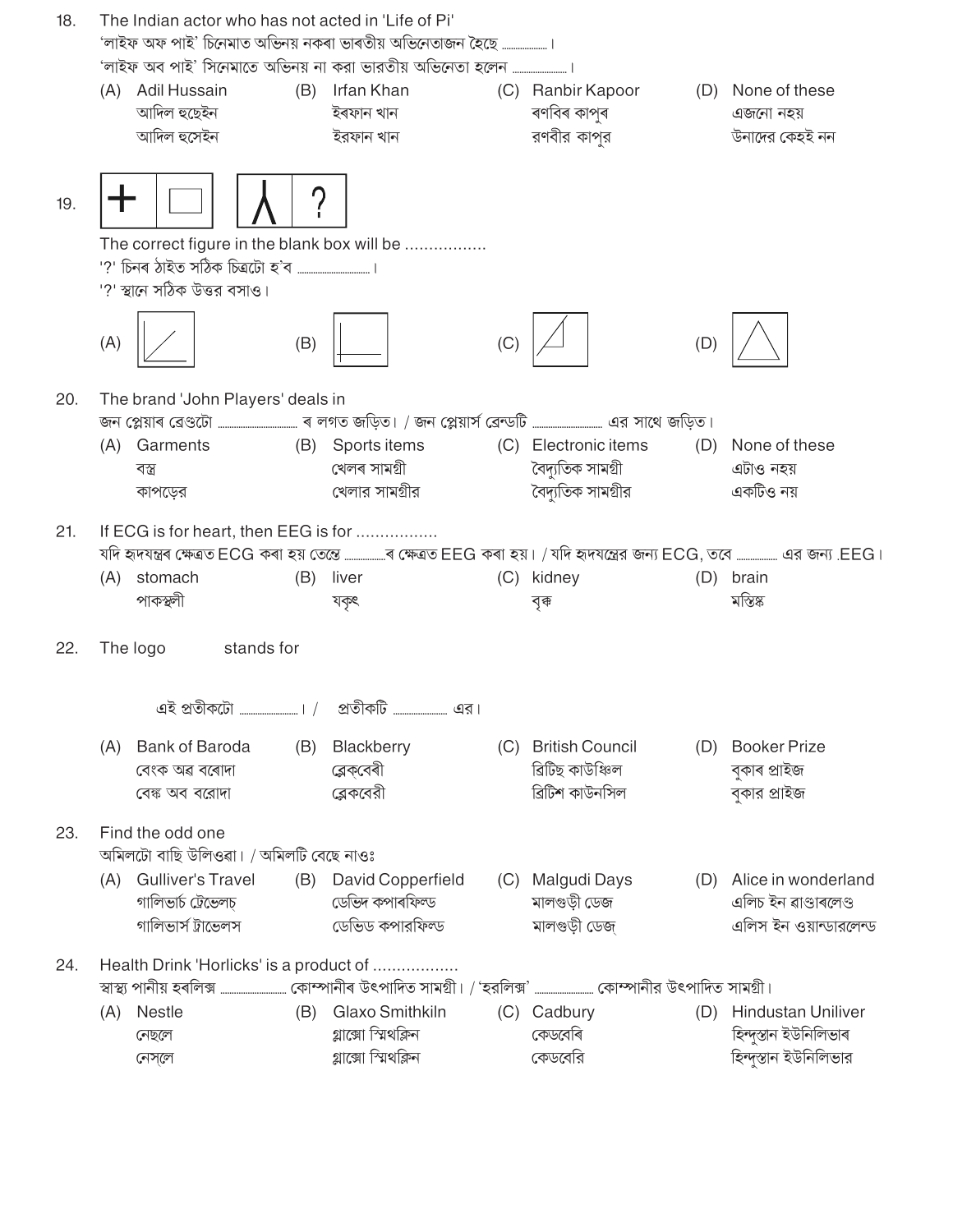- The Asom Sahitya Sabha, 2013 session elected ............. as its new President 25. অসম সাহিত্য সভার 2013 অধিবেশনে ........................ কে নতুন সভাপতি হিসাবে নির্বাচিত করা হয়।
	- (A) Kanaksen Deka কনকসেন ডেকা কনকসেন ডেকা

ৰংবং তেৰাং রংবং তেরাং

(B) Rong Bong Terong (C) Homen Borgohain হোমেন বৰগোহাঞি হোমেন বরগোঁহাই

(D) Imran Shah ইমৰান শ্বাহ ইমরান শাহ

**General English** 

Fill up the blank choosing the most appropriate option given below each question (See the adjoining brackets for direction, if any)

| 26. | $(A)$ is |                                          |          | Ten miles  not a great distance these days.                             |          | $(B)$ are                       |          |                 |
|-----|----------|------------------------------------------|----------|-------------------------------------------------------------------------|----------|---------------------------------|----------|-----------------|
|     |          | (C) both "A" and "B" can be used         |          |                                                                         |          | (D) both "A" and "B" are wrong. |          |                 |
| 27. |          | The plural of Mr is:                     |          |                                                                         |          |                                 |          |                 |
|     |          | $(A)$ Mrs                                | (B)      | Ms                                                                      |          | (C) Messrs                      |          | (D) Miss.       |
| 28. |          | He invited me  tea.                      |          |                                                                         |          |                                 |          |                 |
|     |          | $(A)$ for                                | (B)      | at                                                                      | $(C)$ to |                                 |          | $(D)$ with      |
| 29. |          | This is  me.                             |          |                                                                         |          |                                 |          |                 |
|     |          | $(A)$ a news to $(B)$ a news for         |          |                                                                         |          | (C) news for                    |          | (D) news to     |
| 30. |          | All of them are jealous of               |          |                                                                         |          |                                 |          |                 |
|     |          | (A) one another                          |          | (B) each other                                                          |          | (C) themselves                  |          | (D) them        |
| 31. |          | My sister is older than                  |          |                                                                         |          |                                 |          |                 |
|     |          | $(A)$ me                                 |          | $(B)$ $l(am)$                                                           |          | (C) mine                        |          | (D) myself      |
| 32. |          | is a domestic animal.                    |          |                                                                         |          |                                 |          |                 |
|     |          | $(A)$ cow                                |          | $(B)$ a cow                                                             |          | (C) the cow                     |          | $(D)$ cows      |
| 33. |          | This is                                  |          |                                                                         |          |                                 |          |                 |
|     |          | (A) Better                               |          | (B) best                                                                |          | (C) more good                   |          | (D) more better |
| 34. |          |                                          |          | Which of the following can be used in singular sense?                   |          |                                 |          |                 |
|     |          | (A) clothes                              |          | (B) babies                                                              |          | (C) Mathematics                 |          | (D) trousers    |
| 35. |          | Switzerland is European country.         |          |                                                                         |          |                                 |          |                 |
|     |          | $(A)$ an                                 | (B)      | a                                                                       |          | $(C)$ the                       |          | $(D)$ one of    |
| 36. |          |                                          |          | "Blackboard" is a Compound Noun consisting of                           |          |                                 |          |                 |
|     |          | $(A)$ Noun + noun                        |          | (B) noun + adjective $(C)$ adjective + adjective $(D)$ adjective + noun |          |                                 |          |                 |
| 37. |          | Let us begin  the first poem.            |          |                                                                         |          |                                 |          |                 |
|     | $(A)$ at |                                          | $(B)$ in |                                                                         | $(C)$ by |                                 |          | (D) with        |
| 38. |          |                                          |          | The adjective connected with the word "dog" is                          |          |                                 |          |                 |
|     |          | (A) canine                               |          | (B) bovine                                                              |          | (C) feline                      |          | (D) aquiline    |
| 39. |          | She looks angry,  (Add the tag question) |          |                                                                         |          |                                 |          |                 |
|     |          | (A) does she?                            |          | $(B)$ is she?                                                           |          | (C) doesn't she?                |          | (D) isn't she?  |
| 40. |          | We came  our car.                        |          |                                                                         |          |                                 |          |                 |
|     |          | $(A)$ by                                 | (B)      | in                                                                      |          | $(C)$ with                      | $(D)$ on |                 |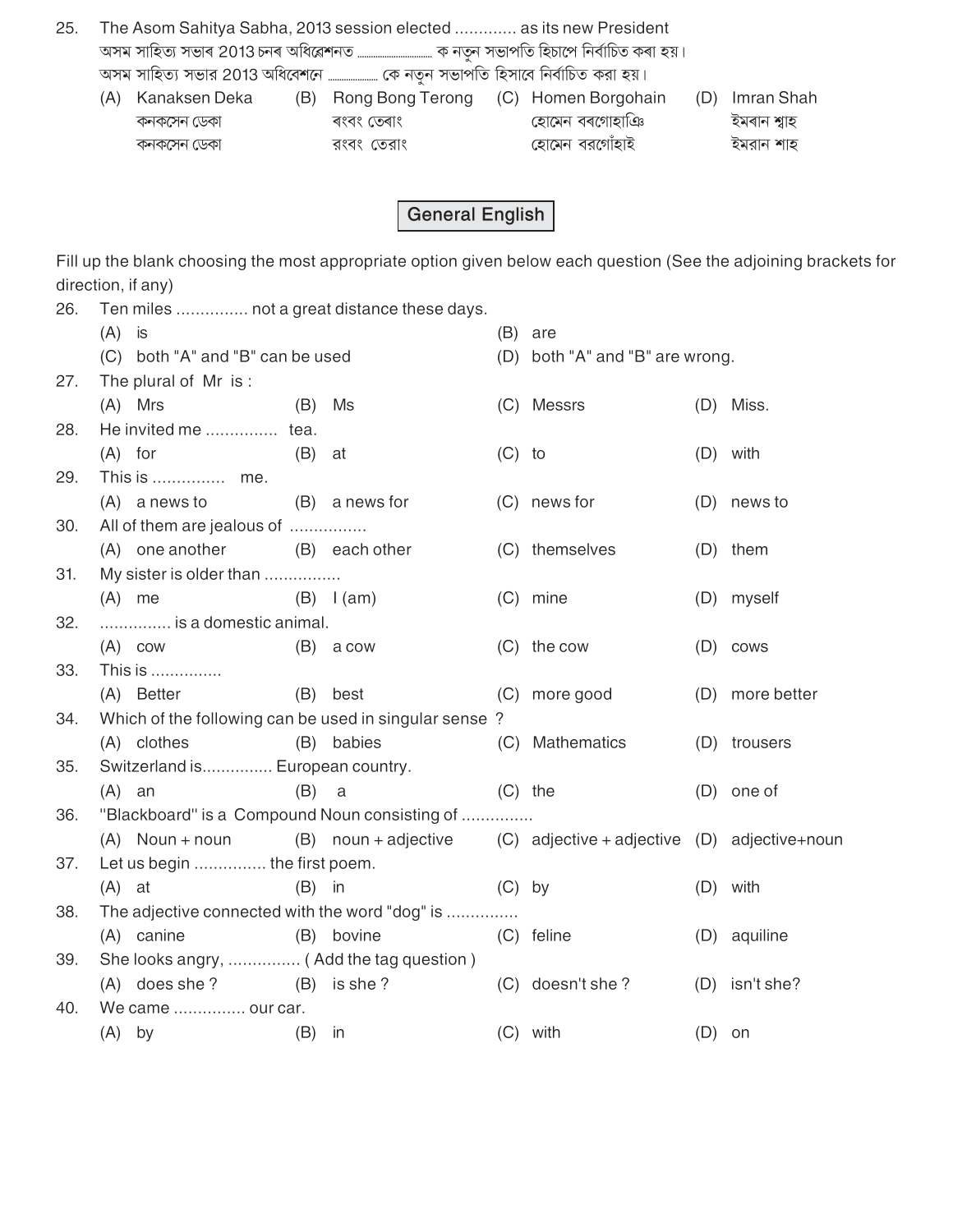| 41. | I  you to see a doctor.                           |                                                                                                                |                                        |               |            |
|-----|---------------------------------------------------|----------------------------------------------------------------------------------------------------------------|----------------------------------------|---------------|------------|
|     | (A) advice                                        | (B) advise                                                                                                     | $(C)$ both $(A)$ and $(B)$ can be used |               | (D) advize |
| 42. |                                                   | One with long experience in any field is called                                                                |                                        |               |            |
|     | (A) an expert                                     | (B) a veteran                                                                                                  | (C) a pioneer                          | (D) a wizard  |            |
| 43. |                                                   | Pick up the correct spelling from among the following:                                                         |                                        |               |            |
|     | (A) sattellite                                    | (B) sattelite                                                                                                  | (C) sateilite                          | (D) satellite |            |
| 44. |                                                   | The correct passive form of the following sentence - "I know him"- is                                          |                                        |               |            |
|     | (A) He has been known by me                       |                                                                                                                | (B) He is known to me                  |               |            |
|     | (C) He is known by me                             |                                                                                                                | (D) He was known by me.                |               |            |
| 45. |                                                   | The correct indirect speech form of the sentence - " Please do not go away", she said is                       |                                        |               |            |
|     | A) She told me to not go away.                    |                                                                                                                | (B) She begged that I not go away.     |               |            |
|     | (C) She requested me to not go away.              |                                                                                                                | (D) She requested me not to go away.   |               |            |
| 46. |                                                   | Choose the option that best expresses the opposite meaning of the underlined word. "This is a trivial matter." |                                        |               |            |
|     | (A) Small                                         | (B) difficult                                                                                                  | (C) important                          | (D) easy      |            |
| 47. |                                                   | Choose the option that best expresses the same meaning of the underlined word.                                 |                                        |               |            |
|     | "My grandfather has been getting feeble of late." |                                                                                                                |                                        |               |            |
|     | (A) Diseased                                      | (B) sleepy                                                                                                     | $(C)$ angry                            | (D) weak      |            |
| 48. | Bird is to nest as Eskimo is to                   |                                                                                                                |                                        |               |            |
|     | (A) caravan                                       | (B) hovel                                                                                                      | (C) snow burrow                        | $(D)$ igloo   |            |
| 49. | Bird is to aviary as pig is to                    |                                                                                                                |                                        |               |            |
|     | (A) stable                                        | (B) kennel                                                                                                     | $(C)$ sty                              | $(D)$ coop    |            |
| 50. |                                                   | "Many people in our country do not get a square meal a day."                                                   |                                        |               |            |
|     | The meaning of "square meal" is :                 |                                                                                                                |                                        |               |            |
|     | (A) Food for four times in a day                  |                                                                                                                | (B) A nutritious meal                  |               |            |
|     | (C) Food for two times in a day.                  |                                                                                                                | (D) Food with much less calorie value. |               |            |
|     |                                                   |                                                                                                                |                                        |               |            |
|     |                                                   |                                                                                                                |                                        |               |            |
|     |                                                   | General Maths / সাধাৰণ গণিত / সাধারণ গণিত                                                                      |                                        |               |            |
| 51. |                                                   | Numeral for five hundred three million eight thousand seven hundred two is                                     |                                        |               |            |
|     |                                                   | 'পাঁচশ তিনি নিযুত আঠ হাজাৰ সাতশ দুই' ক অংকৰে লিখিলে হ'ব ।                                                      |                                        |               |            |
|     |                                                   |                                                                                                                |                                        |               |            |
|     |                                                   |                                                                                                                |                                        |               |            |

| $(A)$ 50,03,80,702 | $(B)$ 50,38,00,702 | $(C)$ 50,30,08,702 | $(D)$ 50,30,80,702 |
|--------------------|--------------------|--------------------|--------------------|

52. A number is divisible by 8, if the number formed by the digits in ................ places is divisible by 8. AOôç aeFîç 8 å» ×[ý\öçLî c÷'[ý, ^×V aeFîçäOôç» .......................... » H»» %eEõ åEõ+Oôç 8 å» ×[ý\öçLî c÷Ì^\* AEõ×Oô aeFîç 8 ¥çÌ[ýç ×[ý\öçLî c÷ã[ý, ^×V aeFîç×OôÌ[ý ................................ HãÌ[ýÌ[ý aeFîçm×\_ 8 ¥çÌ[ýç ×[ý\öçLî c÷Ì^\* (A) Units and tens (B) Tens and hundreds (C) Units (D) Units, tens and hundreds AEõEõ %ç»Ó Vc÷Eõ Vc÷Eõ %ç»Ó `TöEõ AEõEõ AEõEõ, Vc÷Eõ %ç»Ó `TöEõ AEõEõ A[ýe V`Eõ V`Eõ A[ýe `TöEõ AEõEõ AEõEõ, V`Eõ A[ýe `TöEõ

53. The difference of two numbers is 1,74,325. If the greater number is 87,65,432 then the smaller number is ........ দুটা সংখ্যাৰ পাৰ্থক্য 1,74,325, যদি ডাঙৰ সংখ্যাটো 87,65,432 হয় তেন্তে সৰু সংখ্যাটো হ'ব ...................... দুটি সংখ্যার পার্থক্য 1,74,325, যদি বড় সংখ্যাটি 87,65,432 হয় তবে ছোট সংখ্যাটি হবে ..........................<br>(A) 85,90,107 (B) 85,91,107 (C) 85,92,107 (C) 85,92,107 (D) None of these

এটাও নহয় / একটিও নয়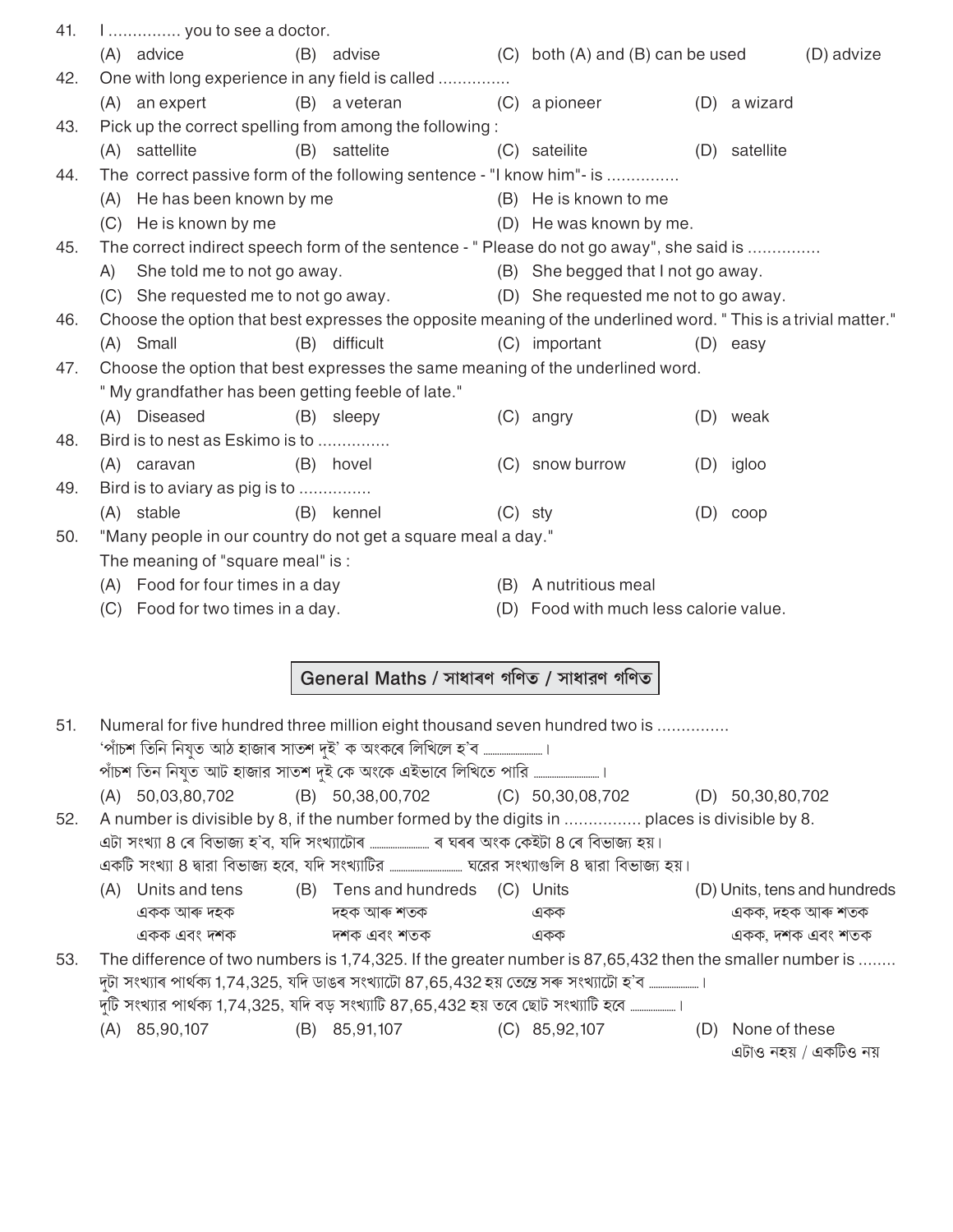| 54. |                  |                                                                                                  |           |                                                                                                                                                                                                                                      |          |                                                |                                           | Four bells ring at intervals of 6,7,8 and 9 seconds respectively. All the bells ring together after  seconds.                                                  |
|-----|------------------|--------------------------------------------------------------------------------------------------|-----------|--------------------------------------------------------------------------------------------------------------------------------------------------------------------------------------------------------------------------------------|----------|------------------------------------------------|-------------------------------------------|----------------------------------------------------------------------------------------------------------------------------------------------------------------|
|     |                  |                                                                                                  |           | চারটি ঘন্টা ক্রমে 6,7,8 এবং 9 সেকেন্ডের ব্যবধানে বাজে। সবকয়টি ঘন্টা  সেকেন্ডের পর একসাথে বাজবে।                                                                                                                                     |          |                                                |                                           |                                                                                                                                                                |
|     | (A) 504          |                                                                                                  |           | (B) 516                                                                                                                                                                                                                              |          | $(C)$ 508                                      |                                           | (D) None of these<br>এটাও নহয় / একটিও নয়                                                                                                                     |
| 55. |                  |                                                                                                  |           | Number of prime numbers from 1 to 50 are                                                                                                                                                                                             |          |                                                |                                           |                                                                                                                                                                |
|     |                  |                                                                                                  |           | 1 ৰ পৰা 50 লৈ মৌলিক সংখ্যাৰ মুঠ সংখ্যা । / 1 থেকে 50 পৰ্যন্ত সংখ্যার মধ্যে থাকা মোট মৌলিক সংখ্যা হ'ল ।                                                                                                                               |          |                                                |                                           |                                                                                                                                                                |
|     | $(A)$ 18         |                                                                                                  |           | $(B)$ 112                                                                                                                                                                                                                            | $(C)$ 15 |                                                |                                           | (D) None of these<br>এটাও নহয় / একটিও নয়                                                                                                                     |
| 56. | roses is red?    |                                                                                                  |           |                                                                                                                                                                                                                                      |          |                                                |                                           | In Anil's flower garden $\frac{1}{7}$ <sup>th</sup> are white roses, $\frac{4}{7}$ <sup>th</sup> yellow roses and the rest are red roses. What fraction of the |
|     |                  |                                                                                                  |           |                                                                                                                                                                                                                                      |          |                                                |                                           | অনিলৰ ফুলৰ বাগিছাত $\frac{1}{7}$ অংশ বগা গোলাপ $\frac{4}{7}$ অংশ হালধীয়া গোলাপ আৰু বাকীখিনি ৰঙা গোলাপ আছে। বাগিছা খনৰ কিমান অংশ ৰঙা                           |
|     | গোলাপ আছে ?      |                                                                                                  |           |                                                                                                                                                                                                                                      |          |                                                |                                           |                                                                                                                                                                |
|     |                  |                                                                                                  |           |                                                                                                                                                                                                                                      |          |                                                |                                           | অনিলের ফুলের বাগানে $\frac{1}{7}$ অংশ সাদা গোপাল, $\frac{4}{7}$ অংশ হলুদ গোলাপ এবং বাকী অংশ লাল গোলাপ। বাগানে লাল গোলাপের অংশ ।                                |
| 57. |                  | (A) $\frac{1}{7}$ (B) $\frac{2}{7}$<br>$124 \times 4 - 3 + 118 \div 2 = \dots \dots \dots \dots$ |           |                                                                                                                                                                                                                                      |          | (C) $\frac{3}{7}$                              | (D) $\frac{4}{7}$                         |                                                                                                                                                                |
|     | (A) 552          |                                                                                                  | $(B)$ 496 |                                                                                                                                                                                                                                      |          | (C) 553                                        |                                           | (D) None of these<br>এটাও নহয় / একটিও নয়                                                                                                                     |
|     |                  |                                                                                                  |           |                                                                                                                                                                                                                                      |          |                                                |                                           |                                                                                                                                                                |
|     |                  | (A) $3\frac{18}{34}$ (B) $2\frac{19}{24}$                                                        |           |                                                                                                                                                                                                                                      |          | (C) $3\frac{19}{24}$                           |                                           | (D) None of these<br>এটাও নহয় / একটিও নয়                                                                                                                     |
| 59. |                  |                                                                                                  |           | On the above number line Y represents                                                                                                                                                                                                |          |                                                |                                           |                                                                                                                                                                |
|     |                  |                                                                                                  |           |                                                                                                                                                                                                                                      |          |                                                |                                           |                                                                                                                                                                |
|     | $(A)$ 0.83       |                                                                                                  |           | $(B)$ 0.88                                                                                                                                                                                                                           |          | (C) 0.86                                       | (D)                                       | None of these<br>এটাও নহয়/একটিও নয়                                                                                                                           |
|     |                  | 60. Which number is equal to $\left(\frac{0.1}{0.001} + \frac{0.001}{0.01} + 1\right)$           |           |                                                                                                                                                                                                                                      |          |                                                |                                           |                                                                                                                                                                |
|     |                  |                                                                                                  |           | $\left(\frac{0.1}{0.001}+\frac{0.001}{0.01}+1\right)$ ৰ সমান সংখ্যাটো কি ? / এর সমান সংখ্যাটি কি ?                                                                                                                                   |          |                                                |                                           |                                                                                                                                                                |
|     | $(A)$ 101.1      |                                                                                                  |           | $(B)$ 11.10                                                                                                                                                                                                                          |          | $(C)$ 11.01                                    |                                           | (D) None of these<br>এটাও নহয় / একটিও নয়                                                                                                                     |
| 61. |                  | $100 - 7 \times 1 + 5 = \dots \dots \dots \dots \dots \dots$                                     |           |                                                                                                                                                                                                                                      |          |                                                |                                           |                                                                                                                                                                |
|     |                  | (A) $(100-7) \times (1+5)$ (B) $(100-7) \times 1+5$                                              |           |                                                                                                                                                                                                                                      |          | $(C)$ 100-7 x (1+5)                            |                                           | (D) None of these<br>এটাও নহয়/একটিও নয়                                                                                                                       |
| 62. |                  |                                                                                                  |           | The temperature of first object is 36 <sup>°</sup> C and that of second object is 36 <sup>°</sup> F. Which is hotter?<br>দুটা বস্তুৰ প্ৰথমটোৰ উষ্ণতা 36 $^0$ C আৰু দ্বিতীয়টোৰ 36 $^0$ F হ'লে কোনটো বস্তুৰ উষ্ণতা আনটোতকৈ বেছি হ'ব ? |          |                                                |                                           |                                                                                                                                                                |
|     |                  |                                                                                                  |           | দুটি বস্তুর প্রথমটির উষ্ণতা 36 $^0$ C এবং দ্বিতীয়টির উষ্ণতা 36 $^0$ F হলে কোন বস্তুটির উষ্ণতা সবচাইতে বেশী হবে ?                                                                                                                    |          |                                                |                                           |                                                                                                                                                                |
|     | (A) First object | প্ৰথমটোৰ / প্ৰথমটির                                                                              |           |                                                                                                                                                                                                                                      |          | (B) Second object<br>দ্বিতীয়টোৰ / দ্বিতীয়টির |                                           |                                                                                                                                                                |
|     | (C)              | Both have same hotness                                                                           |           |                                                                                                                                                                                                                                      |          | (D) Cannot be determined                       |                                           |                                                                                                                                                                |
|     |                  | দুয়োটাৰ উষ্ণতা একে / দুটির উষ্ণতা একই                                                           |           |                                                                                                                                                                                                                                      |          |                                                | নিৰ্ণয় কৰিব নোৱাৰি / নিৰ্ণয় করতে পারিনা |                                                                                                                                                                |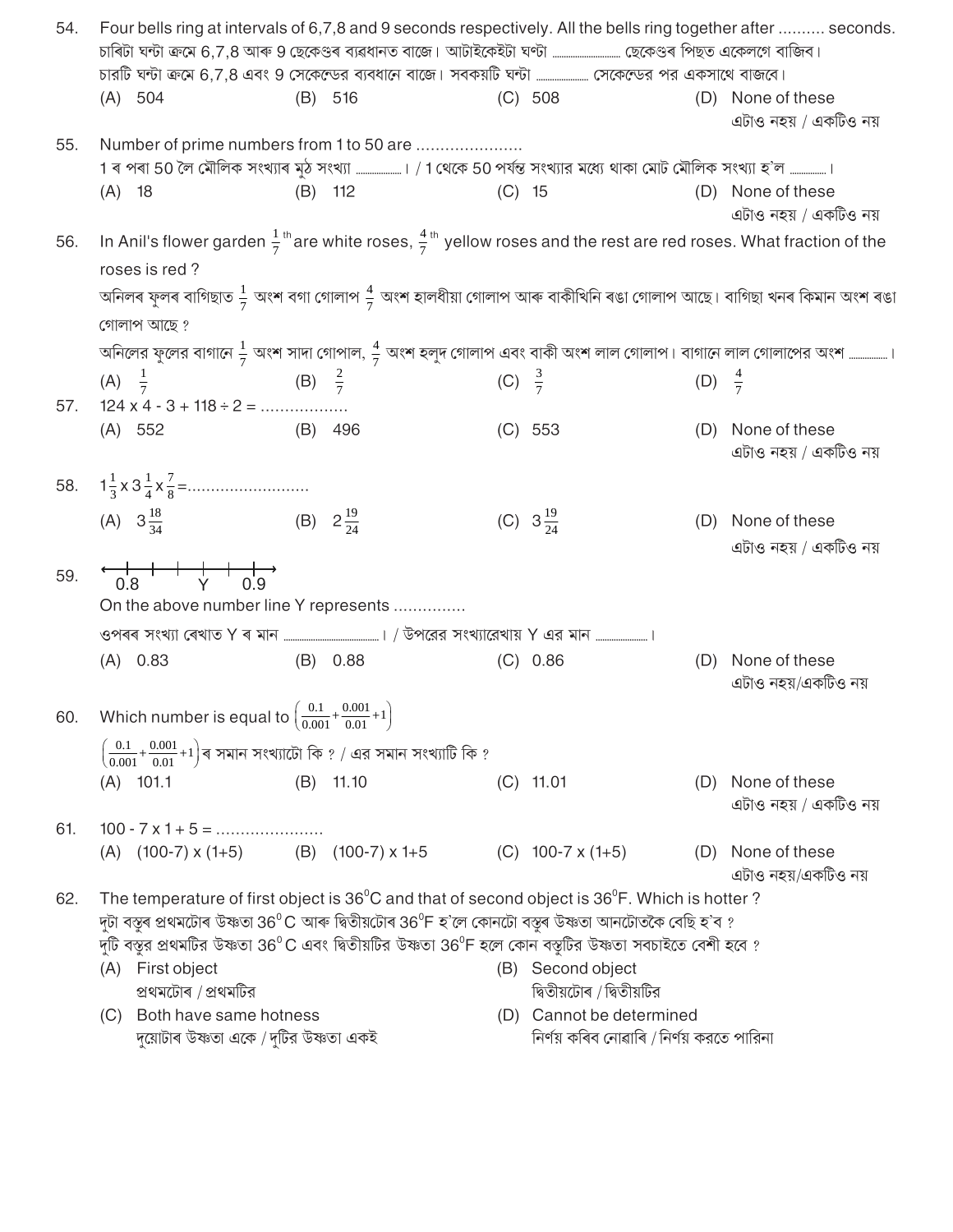| 63. |            | will become  years.                                                                                               |          |                                                                                                                                                                                                                                                                            |                          |     | The average age of 6 students is 11 years. If two more students of age 14 and 16 years join, their average age            |
|-----|------------|-------------------------------------------------------------------------------------------------------------------|----------|----------------------------------------------------------------------------------------------------------------------------------------------------------------------------------------------------------------------------------------------------------------------------|--------------------------|-----|---------------------------------------------------------------------------------------------------------------------------|
|     |            |                                                                                                                   |          | 6 জন ছাত্ৰৰ গড় বয়স 11 বছৰ। যদি 14 আৰু 16 বছৰৰ দুজন ছাত্ৰ আকৌ যোগ দিয়ে তেন্তে তেওঁলোকৰ গড় বয়স হ'ব …………………… বছৰ।                                                                                                                                                        |                          |     |                                                                                                                           |
|     |            |                                                                                                                   |          | 6 জন ছাত্রের বয়সের গড় 11 বছর। যদি 14 এবং 16 বছরের দুজন ছাত্র যোগ দেয়, তবে তাদের বয়সের গড় হবে  বছর।                                                                                                                                                                    |                          |     |                                                                                                                           |
|     | $(A)$ 13   |                                                                                                                   | $(B)$ 12 |                                                                                                                                                                                                                                                                            | (C) $12\frac{1}{2}$      |     | (D) $11\frac{1}{2}$                                                                                                       |
| 64. |            | the second?                                                                                                       |          | Two numbers are respectively 20% and 50% more than the third number. What % is the first number of                                                                                                                                                                         |                          |     |                                                                                                                           |
|     |            |                                                                                                                   |          | দুটা সংখ্যা তৃতীয়টো সংখ্যাতকৈ ক্ৰমে 20% আৰু 50% বেছি হ'লে প্ৰথম সংখ্যাটো দ্বিতীয় সংখ্যাৰ কিমান শতাংশ ?<br>দুটি সংখ্যা তৃতীয় সংখ্যাটি থেকে যথাক্রমে 20% এবং 50% বেশী হলে প্রথম সংখ্যাটি দ্বিতীয় সংখ্যার শতকরা কত হবে ?                                                  |                          |     |                                                                                                                           |
|     |            | $(A)$ 40%                                                                                                         |          | (B) 50%                                                                                                                                                                                                                                                                    | (C) 80%                  |     | $(D)$ 70%                                                                                                                 |
| 65. |            |                                                                                                                   |          |                                                                                                                                                                                                                                                                            |                          |     | The simple interest on a sum of money is $\frac{1}{9}$ th of the principal and the number of years is equal to the rate % |
|     |            | per annum. The rate % per annum is                                                                                |          |                                                                                                                                                                                                                                                                            |                          |     |                                                                                                                           |
|     |            |                                                                                                                   |          | কোনো মূলধনৰ সৰল সুত মুলধনৰ $\frac{1}{9}$ অংশ, সময় আৰু সুতৰ হাৰ সমান হ'লে, সুতৰ হাৰ হ'ব                                                                                                                                                                                    |                          |     |                                                                                                                           |
|     |            |                                                                                                                   |          |                                                                                                                                                                                                                                                                            |                          |     |                                                                                                                           |
|     |            | (A) $3\frac{1}{3}\%$                                                                                              |          | (B) 3%                                                                                                                                                                                                                                                                     | (C) $\frac{1}{3}\%$      |     | $(D)$ 10%                                                                                                                 |
| 66. |            | (A) 27 km<br>27 কি.মি.                                                                                            |          | A cycle travels at a speed of 45 km/h. How far will it travel in 36 minutes ?<br>এখন চাইকেল ঘণ্টাত 45 কি.মি. বেগেৰে গতি কৰিলে 36 মিনিটত কিমান দূৰত্ব অতিক্ৰম কৰিব ?<br>একটি সাইকেল ঘন্টায় 45 কি.মি. বেগে চলিলে 36 মিনিটে কতদূর অতিক্রম করবে ?<br>(B) 20 km<br>$20$ কি.মি. | $(C)$ 36 km<br>36 কি.মি. |     | (D) 45 km<br>45 কি.মি.                                                                                                    |
| 67. |            | তলত দিয়া চিত্ৰত A,O আৰু C বিন্দুকেইটা একে ৰেখাত আছে।<br>নীচে দেওয়া চিত্রে A,O এবং C বিন্দুকয়টি একই রেখায় আছে। |          | In the given figure below, points A,O and C lie on the same line.                                                                                                                                                                                                          |                          |     |                                                                                                                           |
|     |            |                                                                                                                   |          |                                                                                                                                                                                                                                                                            |                          |     |                                                                                                                           |
|     |            |                                                                                                                   |          | A                                                                                                                                                                                                                                                                          |                          |     |                                                                                                                           |
|     |            |                                                                                                                   |          | What is the sum of the measures of $\angle AOD$ and $\angle DOC$ ?                                                                                                                                                                                                         |                          |     |                                                                                                                           |
|     |            |                                                                                                                   |          | $\angle$ AOD আৰু $\angle$ DOC ৰ মাপৰ যোগফল কিমান ? / $\angle$ AOD এবং $\angle$ DOC কোণের যোগফল কত ?                                                                                                                                                                        |                          |     |                                                                                                                           |
|     | $(A) 90^0$ |                                                                                                                   |          | $(B)$ 180 <sup>0</sup>                                                                                                                                                                                                                                                     | $(C) 270^{\circ}$        |     | (D) $360^{\circ}$                                                                                                         |
| 68. |            | এটা বৃত্তৰ পৰিসীমা ইয়াৰ ব্যাসৰ  তকৈ অলপ বেছি।                                                                    |          | Circumference of a circle is always a little more than  the diameter.                                                                                                                                                                                                      |                          |     |                                                                                                                           |
|     |            | (A) 6 times                                                                                                       |          | (B) 3 times                                                                                                                                                                                                                                                                | $(C)$ 2 times            | (D) | None of these                                                                                                             |
|     |            | 6 গুণ                                                                                                             |          | 3 গুণ                                                                                                                                                                                                                                                                      | 2 গুণ                    |     | এটাও নহয় / একটিও নয়                                                                                                     |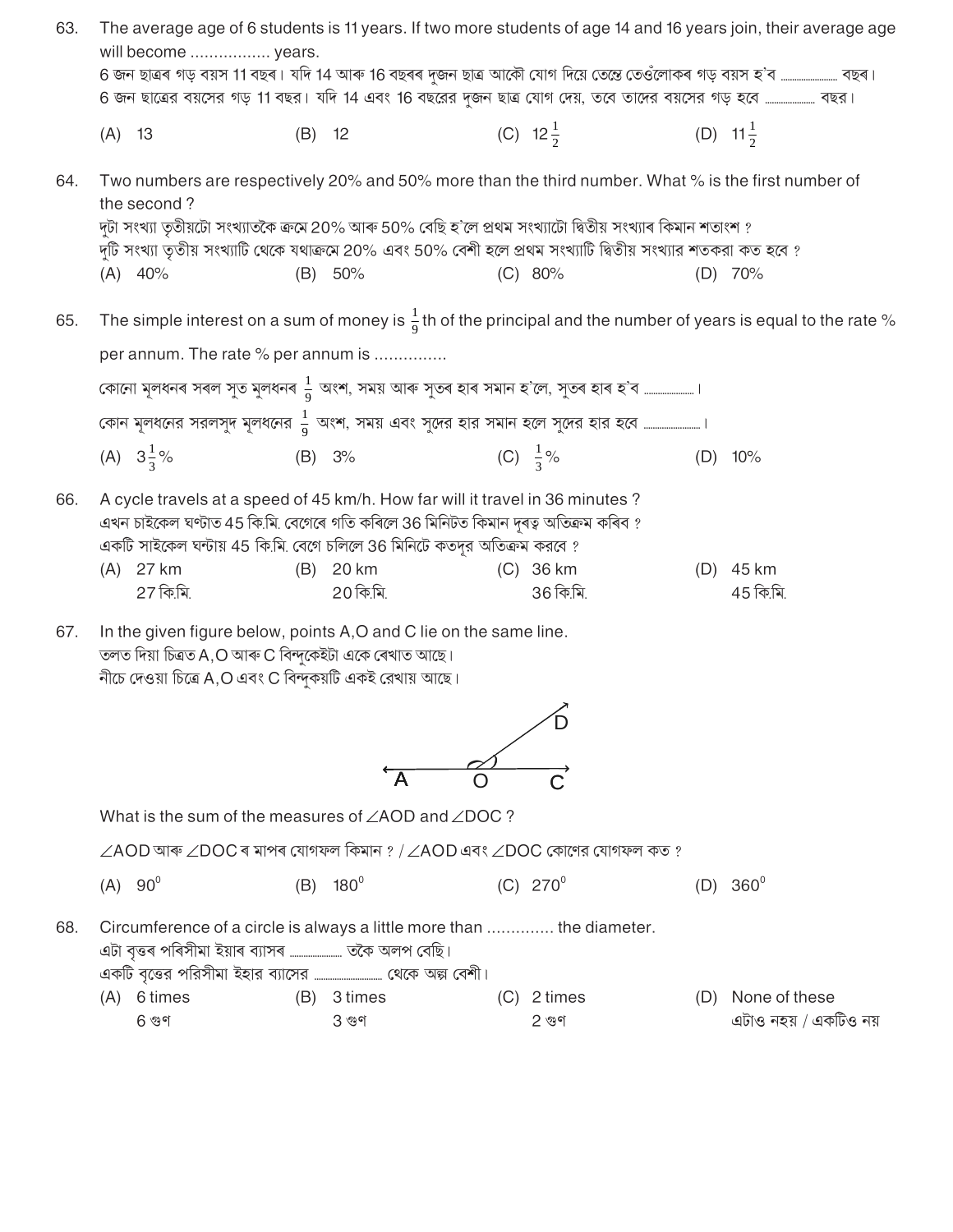| 69. |                                          | Number of triangles in the given figure is                                                                                                                                                                                                                                     |                                                                    |                                                                                                                                   |
|-----|------------------------------------------|--------------------------------------------------------------------------------------------------------------------------------------------------------------------------------------------------------------------------------------------------------------------------------|--------------------------------------------------------------------|-----------------------------------------------------------------------------------------------------------------------------------|
|     |                                          |                                                                                                                                                                                                                                                                                |                                                                    |                                                                                                                                   |
|     | $(A)$ 14                                 | (B)<br>- 19                                                                                                                                                                                                                                                                    | (C)<br>12                                                          | None of these<br>(D)<br>এটাও নহয় / একটিও নয়                                                                                     |
| 70. | Opposite sides of a rhombus are          | ৰম্বাছ এটাৰ বিপৰীত বাহুযোৰ । / একটি রম্বাসের বিপরীত বাহুগুলি ।                                                                                                                                                                                                                 |                                                                    |                                                                                                                                   |
|     | (A) equal<br>সমান<br>সমান                | (B) parallel<br>সমান্তৰাল<br>সমান্তরাল                                                                                                                                                                                                                                         | (C) equal and parallel<br>সমান আৰু সমান্তৰাল<br>সমান এবং সমান্তরাল | (D) None of these<br>এটাও নহয়<br>একটিও নয়                                                                                       |
| 71. | area of each partition?                  |                                                                                                                                                                                                                                                                                |                                                                    | The length of a rectangular hall is 16 metres. If it can be partitioned into two equal square rooms, what is the                  |
|     |                                          | একটি আয়তকার হলের দৈর্ঘ্য 16 মিটার। যদি হলটিকে দুটি সমান বর্গাকার কোঠায় ভাগ করা হয়, তবে প্রতিটি অংশের কালি কত হবে ?                                                                                                                                                          |                                                                    | আয়তাকাৰ কোঠালী এটাৰ দৈৰ্ঘ্য 16 মিটাৰ। যদি কোঠালীটোক দুটা সমান বৰ্গাকাৰ কোঠালীত ভাগ কৰা হয়, তেন্তে প্ৰতিটো অংশৰ কালি কিমান হ'ব ? |
|     | (A) $265 \text{ m}^2$<br>265 বৰ্গ মি.    | (B) 64 $m^2$<br>64 বৰ্গ মি.                                                                                                                                                                                                                                                    | (C) 16 $m^2$<br>16 বৰ্গ মি.                                        | (D) None of these<br>এটাও নহয় / একটিও নয়                                                                                        |
| 72. | Find the area of the figure shown below: | তলত দিয়া চিত্ৰৰ কালি নিৰ্ণয় কৰা। /নীচে দেওয়া চিত্ৰের কালি নিৰ্ণয় কর ঃ                                                                                                                                                                                                      |                                                                    |                                                                                                                                   |
|     |                                          | 1 $m(*)$<br>$3m$ (R)<br>$5m(\lambda)$                                                                                                                                                                                                                                          | 1 $m(x)$<br>3mm                                                    |                                                                                                                                   |
|     | (A) 9 m <sup>2</sup><br>9 বৰ্গ মি.       | (B) 10 $m^2$<br>10 বৰ্গ মি.                                                                                                                                                                                                                                                    | (C) 11 $m^2$<br>11 বৰ্গ মি.                                        | (D) $15 \text{ m}^2$<br>15 বৰ্গ মি.                                                                                               |
| 73. |                                          | A cuboid measures 36m x 24m x 18m. How many cubes of edge 6m can be cut from the cuboid ?<br>$36$ মি x 24মি x 18মি জোখৰ আয়তীয় ঘণকৰ পৰা 6মি বাহু বিশিষ্ট কিমানটা ঘনক গঠন কৰিব পাৰি ?<br>36মি x 24মি x 18মি মাপের আয়তীয় ঘনক থেকে 6 মি বাহু বিশিষ্ট কয়টি ঘনক গঠন করতে পারি ? |                                                                    |                                                                                                                                   |
|     | $(A)$ 72                                 | $(B)$ 144                                                                                                                                                                                                                                                                      | $(C)$ 36                                                           | $(D)$ 288                                                                                                                         |
| 74. |                                          | The angles in a right angled isosceles triangle are                                                                                                                                                                                                                            |                                                                    |                                                                                                                                   |
|     |                                          | (A) $60^{\circ}$ , $60^{\circ}$ , $60^{\circ}$ (B) $90^{\circ}$ , $60^{\circ}$ , $30^{\circ}$ (C) $90^{\circ}$ , $45^{\circ}$ , $45^{\circ}$                                                                                                                                   |                                                                    | (D) None of these<br>এটাও নহয় / একটিও নয়                                                                                        |
| 75. |                                          | Thrice a certain number is 12. Nine times that number will be<br>এটা নিৰ্দিষ্ট সংখ্যাৰ তিনিগুণ যদি 12 হয়, তেন্তে সংখ্যাটোৰ নগুণ হ'ব ।<br>একটি নির্স্কিষ্ট সংখ্যার তিনগুণ যদি 12 হয়, তবে সংখ্যাটির নয়গুণ হবে                                                                 |                                                                    |                                                                                                                                   |
|     | $(A)$ 12 x 9                             | (B) $12 \div 9$                                                                                                                                                                                                                                                                | $(C)$ 12 $\times$ 3                                                | None of these<br>(D)                                                                                                              |
|     |                                          |                                                                                                                                                                                                                                                                                |                                                                    | এটাও নহয় / একটিও নয়                                                                                                             |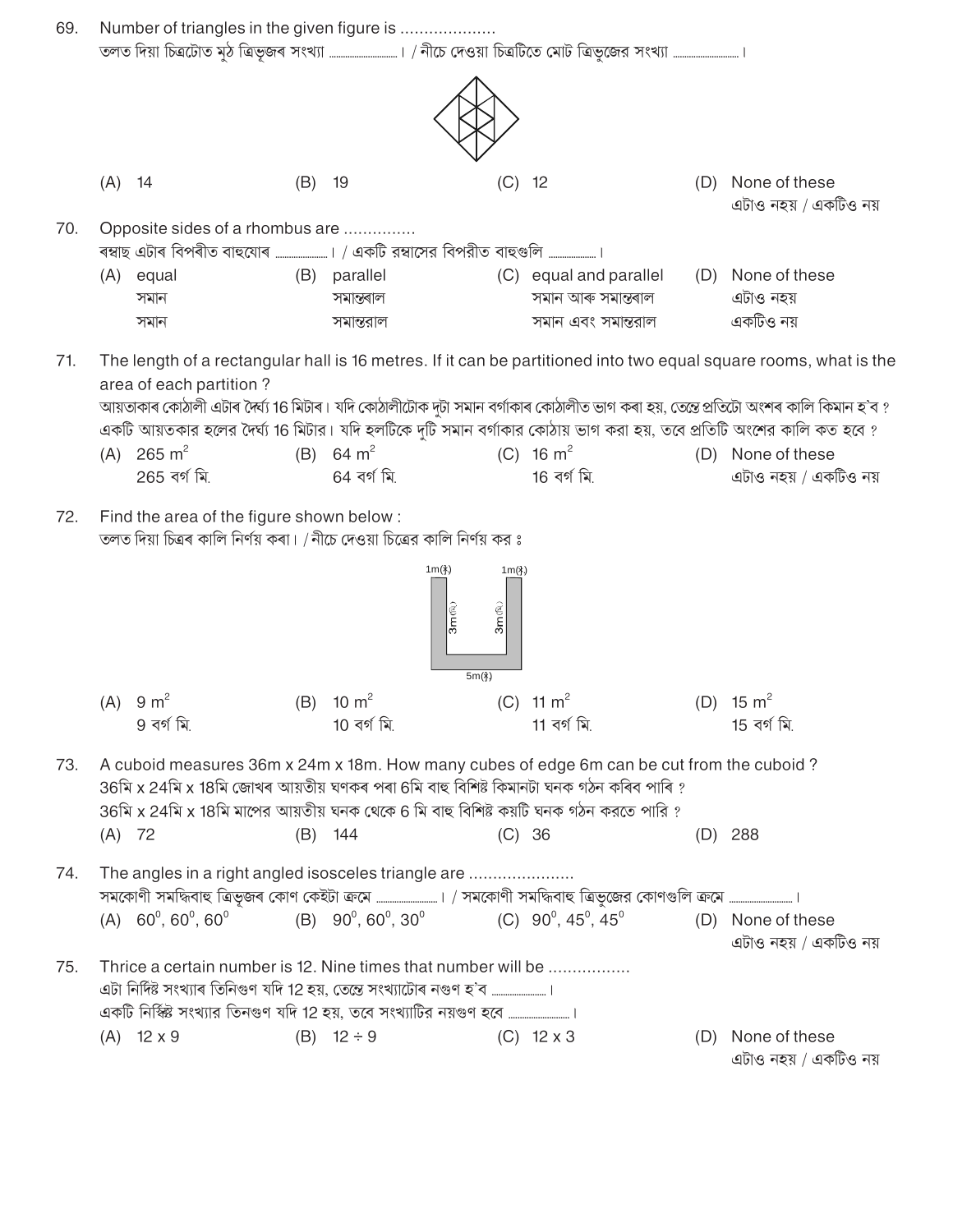## General Science / সাধাৰণ বিজ্ঞান / সাধারণ বিজ্ঞান

- 76. Which of the following statements is false? তলৰ কোনটো উক্তি মিছা। /নীচের কোন উক্তিটি অসত্য ?
	- (A) Some desert plants do not grow leaves at all মৰুভূমিত হোৱা কিছুমান উদ্ভিদৰ পাত নগজে মরুভূমিতে হওয়া কিছু উদ্ভিদের পাতা একেবারে গজায় না
	- (B) Thick skin protects animals from heat of sun. ডাঠ ছালে প্ৰাণীক সৰ্য্যৰ তাপৰ পৰা ৰক্ষা কৰে মোটা চামড়া প্রাণীকে সূর্যের তাপ থেকে রক্ষা করে।
	- (C) In cold regions, plants grow new leaves during winter শীতল অঞ্চলত জাৰকালি উদ্ভিদৰ নতুন পাত গজে শীতল অঞ্চলে ঠাণ্ডাদিনে উদ্ভিদের নতুন পাতা গজায়
	- (D) Bears have thick fur as a protection against cold ঠাণ্ডাৰ পৰা ৰক্ষা পৰিবলৈ ভালকৰ ডাঠ নোম থাকে ভালুকের মোটা চামড়া ইহাকে ঠাণ্ডা থেকে বাঁচায়
- Why are most of the stomata found on the underside of the leaves? 77. প্রায় ভাগ পত্রৰন্ধ কিয় পাতৰ তলফালে থাকে ? / প্রায়ভাগ পত্ররন্ধ কেন পাতার নীচের দিকে থাকে ?
	- (A) To prevent plants from losing excessive water through the stomata পত্ৰৰন্ধইদি অত্যধিক মাত্ৰাত পানী নিৰ্গমনত বাধা দিবলৈ পত্ররন্ধ দিয়া যাতে অধিক মাত্রায় জল বের না হয় তাকে বাধা দেওয়ার জন্য
	- (B) To obtain water from air বায়ুৰ পৰা পানী আহৰণ কৰিবলৈ বায়ু থেকে জল আহরণ করার জন্য
	- (C) To take in more carbon dioxide. অধিক পৰিমাণে কাৰ্বন-ডাই-অক্সাইড গ্ৰহণ কৰিবলৈ অধিক পরিমাণে কার্বন-ডাই-অক্সাইড গ্রহণ করতে
	- (D) To give out oxygen অক্সিজেন নিৰ্গত কৰিবলৈ অক্সিজেন নিৰ্গত করতে

79

78. The animals which can live both in water as well as on land are called ..............

| (A)     | polar<br>ধ্রুৱীয় প্রাণী<br>ধ্রুবীয় প্রাণী | (B) | amphibian<br>উভচৰ প্ৰাণী<br>উভচর প্রাণী | (C) | reptile<br>সরীসৃপ<br>সরীসপ | D)  | None of these<br>এটাও নহয়<br>একটিও নয় |
|---------|---------------------------------------------|-----|-----------------------------------------|-----|----------------------------|-----|-----------------------------------------|
| পিঁয়াজ | Onions grow from                            |     |                                         |     |                            |     |                                         |
| (A)     | bulbs<br>কন্দ                               | B)  | tubers<br>স্হ্মীত কদ                    | IU. | roots<br>শিপা / মল         | (D) | None of these<br>এটাও নহয় / একটিও নয়  |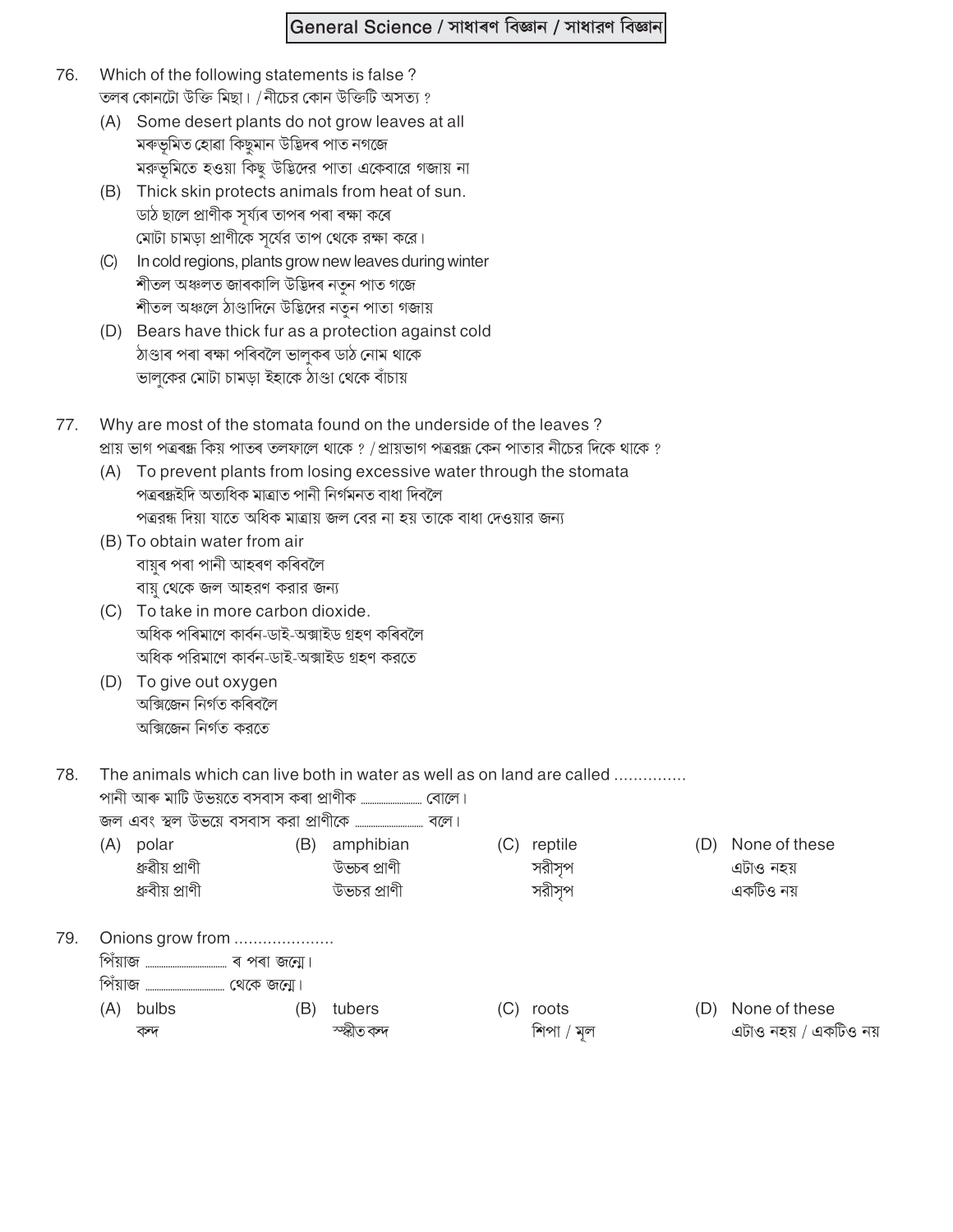| 80. |     | Whales live in water. They belong to                                                                   |     |                                                                                                                                 |                                                               |                                                                                                                                                                                                                                                                                                                                        |
|-----|-----|--------------------------------------------------------------------------------------------------------|-----|---------------------------------------------------------------------------------------------------------------------------------|---------------------------------------------------------------|----------------------------------------------------------------------------------------------------------------------------------------------------------------------------------------------------------------------------------------------------------------------------------------------------------------------------------------|
|     |     | $(A)$ fish<br>মাছ                                                                                      |     | (B) reptiles<br>সরীসৃপ / সরীসৃপ                                                                                                 | (C) mammals<br>স্তন্যপায়ী                                    | (D) amphibians<br>উভচৰ / উভচর                                                                                                                                                                                                                                                                                                          |
| 81. |     |                                                                                                        |     | A spider has  legs and its body is divided into  parts.                                                                         |                                                               |                                                                                                                                                                                                                                                                                                                                        |
|     |     |                                                                                                        |     |                                                                                                                                 |                                                               |                                                                                                                                                                                                                                                                                                                                        |
|     |     |                                                                                                        |     | মাকড়সার  টি পা থাকে এবং ইহার দেহটি  টি ভাগে বিভক্ত।                                                                            |                                                               |                                                                                                                                                                                                                                                                                                                                        |
|     |     | (A) 6, 3                                                                                               |     | $(B)$ 8, 4                                                                                                                      | (C) 8, 2                                                      | (D) 6, 2                                                                                                                                                                                                                                                                                                                               |
| 82. |     | Reflex action is controlled by the                                                                     |     |                                                                                                                                 |                                                               |                                                                                                                                                                                                                                                                                                                                        |
|     |     |                                                                                                        |     |                                                                                                                                 |                                                               |                                                                                                                                                                                                                                                                                                                                        |
|     |     | (A) brain<br>মগজু / মস্তিষ্ক                                                                           |     | (B) heart<br>হাদযন্ত                                                                                                            | (C) lungs<br>হাঁও-ফাওঁ / ফুসফুস                               | (D) spinal cord<br>$\frac{1}{2}$ $\frac{1}{2}$ $\frac{1}{2}$ $\frac{1}{2}$ $\frac{1}{2}$ $\frac{1}{2}$ $\frac{1}{2}$ $\frac{1}{2}$ $\frac{1}{2}$ $\frac{1}{2}$ $\frac{1}{2}$ $\frac{1}{2}$ $\frac{1}{2}$ $\frac{1}{2}$ $\frac{1}{2}$ $\frac{1}{2}$ $\frac{1}{2}$ $\frac{1}{2}$ $\frac{1}{2}$ $\frac{1}{2}$ $\frac{1}{2}$ $\frac{1}{2}$ |
| 83. |     | Which of the following statements is incorrect?<br>তলৰ কোনটো উক্তি অসত্য ? / নীচের কোন উক্তিটি অসত্য ? |     |                                                                                                                                 |                                                               |                                                                                                                                                                                                                                                                                                                                        |
|     |     |                                                                                                        |     | (A) Rabies is caused by the bite of an infected dog (B) Fever can be prevented by vaccination                                   |                                                               |                                                                                                                                                                                                                                                                                                                                        |
|     |     | সংক্ৰমিত কুকুৰে কামুৰিলে জলাতংক বেমাৰ হয়                                                              |     |                                                                                                                                 | টিকা কৰণৰ দ্বাৰা জস্ক্ষ ৰোধ কৰিব পাৰি                         |                                                                                                                                                                                                                                                                                                                                        |
|     |     | সংক্রমিত কুকুর কামড়ালে জলাতঙ্ক রোগ হয়                                                                |     |                                                                                                                                 | টীকাকরণের দ্বারা জস্ক্র রোধ করিতে পারি                        |                                                                                                                                                                                                                                                                                                                                        |
|     |     | (C) Polio is a viral disease                                                                           |     |                                                                                                                                 | (D) Cholera is caused by bacteria.                            |                                                                                                                                                                                                                                                                                                                                        |
|     |     | পলিঅ' এবিধ ভাইৰাছজনিত ৰোগ/পলিও একটি ভাইরাসজনিত রোগ                                                     |     |                                                                                                                                 | কলেৰা বেক্টেৰীয়াৰ দ্বাৰা হয় / কলেরা বেক্টেরীয়ার দ্বারা হয় |                                                                                                                                                                                                                                                                                                                                        |
| 84. |     | The first vaccination was discovered by                                                                |     |                                                                                                                                 |                                                               |                                                                                                                                                                                                                                                                                                                                        |
|     |     |                                                                                                        |     |                                                                                                                                 |                                                               |                                                                                                                                                                                                                                                                                                                                        |
|     |     | (A) Robert Brown                                                                                       |     | (B) Robin Cook                                                                                                                  | (C) Edward Jenner (D) Alexander Fleming                       |                                                                                                                                                                                                                                                                                                                                        |
|     |     | ৰবাৰ্ট ৱাউণ                                                                                            |     | ৰবিন কুক                                                                                                                        | এডৱাৰ্ড জেনাৰ                                                 | আলেকজেণ্ডাৰ ফ্লেমিং                                                                                                                                                                                                                                                                                                                    |
|     |     | রবার্ট ব্রাউন                                                                                          |     | রবিন কুক                                                                                                                        | এডওয়ার্ড জেনার                                               | আলেকজেন্ডার ফ্লেমিং                                                                                                                                                                                                                                                                                                                    |
| 85. |     |                                                                                                        |     | A heavy object has  potential energy than a lighter one.                                                                        |                                                               |                                                                                                                                                                                                                                                                                                                                        |
|     |     |                                                                                                        |     | গধুৰ বস্তু এটাৰ স্থিতি শক্তি পাতল বস্তু এটাতকৈ …………………………। / একটি ভারী বস্তুর স্থিতি শক্তি একটি হালকা বস্তু থেকে ………………………।     |                                                               |                                                                                                                                                                                                                                                                                                                                        |
|     | (A) | less                                                                                                   | (B) | more                                                                                                                            | (C) same                                                      | (D) none of these                                                                                                                                                                                                                                                                                                                      |
|     |     | কম                                                                                                     |     | বেছি / বেশী                                                                                                                     | একে / একই                                                     | এটাও নহয় / একটিও নয়                                                                                                                                                                                                                                                                                                                  |
| 86. |     | Inclined plane is an example of                                                                        |     |                                                                                                                                 |                                                               |                                                                                                                                                                                                                                                                                                                                        |
|     |     |                                                                                                        |     |                                                                                                                                 |                                                               |                                                                                                                                                                                                                                                                                                                                        |
|     |     | জটিল যন্ত্ৰ                                                                                            |     | (A) Complex machine (B) Compound machine (C) Simple machine<br>যৌগিক যন্ত্ৰ                                                     | সৰল যন্ত্ৰ / সরল যন্ত্ৰ                                       | (D) none of these<br>এটাও নহয় / একটিও নয়                                                                                                                                                                                                                                                                                             |
| 87. |     |                                                                                                        |     | Boiling point of substance $p = 120^{\circ}$ C. Melting point of substance $p = 25^{\circ}$ C.                                  |                                                               |                                                                                                                                                                                                                                                                                                                                        |
|     |     |                                                                                                        |     | At 20 <sup>°</sup> C, we can expect substance p to be                                                                           |                                                               |                                                                                                                                                                                                                                                                                                                                        |
|     |     |                                                                                                        |     | পদাৰ্থ p ৰ উতলাংক = 120°C, পদাৰ্থ p ৰ গলনাংক = 25°C. 20°C ত p পদাৰ্থটো কোনটো অৱস্থাত থাকিব ?                                    |                                                               |                                                                                                                                                                                                                                                                                                                                        |
|     |     |                                                                                                        |     | পদার্থ p এর উতলাংক = 120 $\rm ^{o}C$ , পদার্থ pএর গলনাংক = 25 $\rm ^{o}C$ . 20 $\rm ^{o}C$ তে p পদার্থটি কোনটি অবস্থায় থাকবে ? |                                                               |                                                                                                                                                                                                                                                                                                                                        |
|     |     | $(A)$ a gas                                                                                            |     | (B) a liquid                                                                                                                    | (C) a solid                                                   | (D) None of these                                                                                                                                                                                                                                                                                                                      |
|     |     | গেছীয় / গ্যাসীয়                                                                                      |     | জলীয়া / তরল                                                                                                                    | গোটা / কঠিন                                                   | এটাও নহয় / একটিও নয়                                                                                                                                                                                                                                                                                                                  |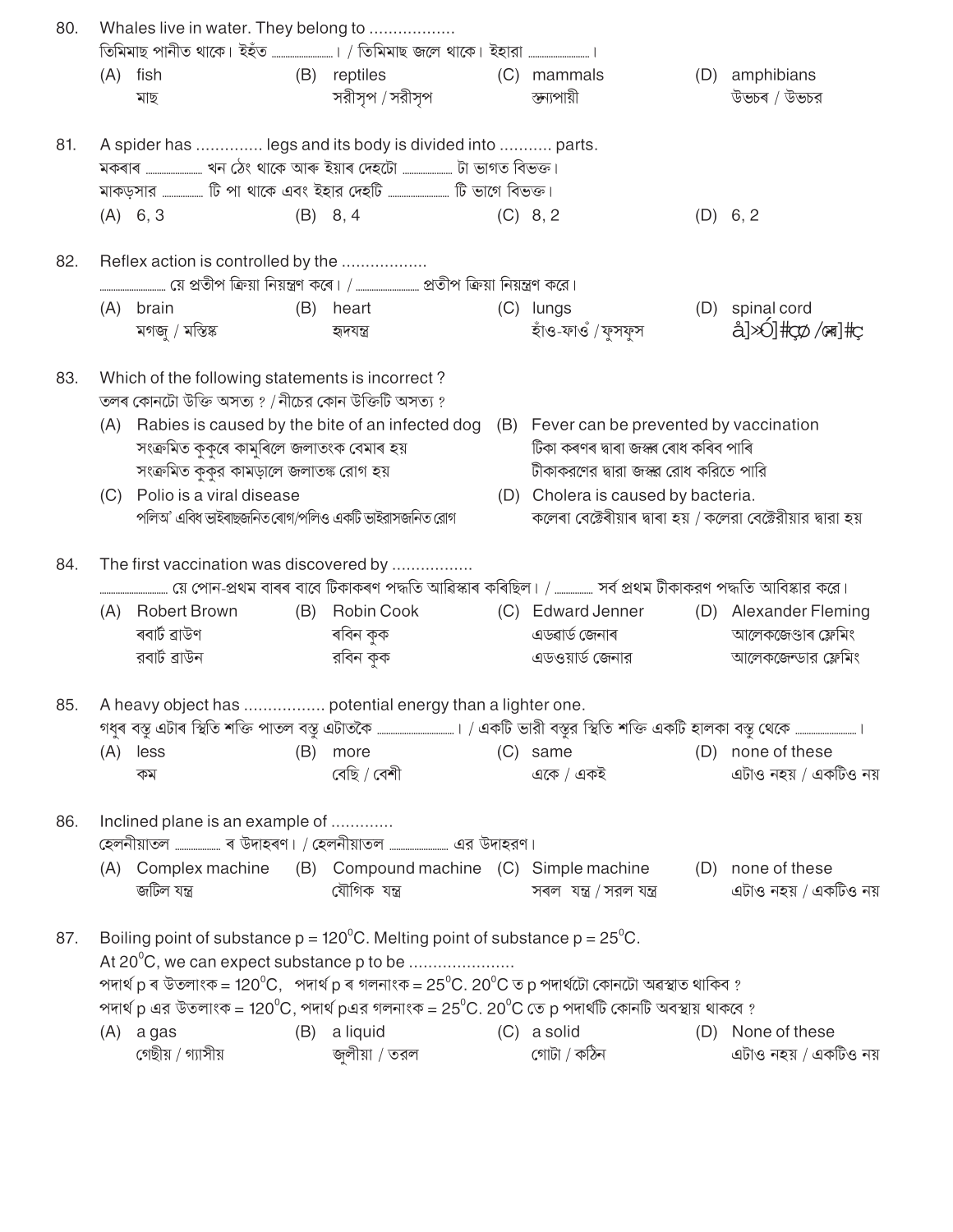| 88. |     | A mixture of sodium chloride and water can be separated by<br>ছডিয়াম ক্ল'ৰাইড আৰু পানীৰ মিশ্ৰণক  পৃথক কৰিব পাৰি।<br>সোডিয়াম ক্লোরাইড এবং জলের মিশ্রণকে  দ্বারা পৃথক করতে পারি। |     |                                            |                                                        |     |                                                              |
|-----|-----|----------------------------------------------------------------------------------------------------------------------------------------------------------------------------------|-----|--------------------------------------------|--------------------------------------------------------|-----|--------------------------------------------------------------|
|     |     | (A) filtration<br>পৰিস্ৰাৱণৰ দ্বাৰা / পরিস্ৰাবণ                                                                                                                                  |     | (B) hand picking<br>হাতেৰে বাছি / হাতের    | (C) evaporation<br>বাষ্পীভৱণৰ দ্বাৰা /বাষ্পীভবণ        |     | (D) distillation<br>পাতনৰ দ্বাৰা / পাতন                      |
| 89. |     | Which of the following is not a compound?<br>তলৰ কোনটো এবিধ যৌগ নহয় ? / নীচের কোনটি একটি যৌগ নয় ?                                                                              |     |                                            |                                                        |     |                                                              |
|     |     | (A) Calcium carbonate (B) Sodium Chloride<br>কেলছিয়াম কাৰ্বনেট<br>কেলসিয়াম কাৰ্বনেট                                                                                            |     | ছডিয়াম ক্ল'ৰাইড<br>সডিয়াম ক্লোরাইড       | (C) Sulphuric acid<br>ছালফিউৰিক এচিড<br>সালফিউরিক এসিড | (D) | Air<br>বায়ু<br>বায়ু                                        |
| 90. |     | During solar eclipse which of the following comes in the middle?<br>সৰ্য্য গ্ৰহণৰ সময়ত তলৰ কোনটো মাজত অৱস্থান কৰে ?<br>সূর্য্য গ্রহণের সময় নীচের কোনটি মধ্যে অবস্থান করে ?     |     |                                            |                                                        |     |                                                              |
|     |     | $(A)$ Sun<br>সূৰ্য্য                                                                                                                                                             | (B) | Moon<br>চন্দ্ৰ                             | (C) Earth<br>পৃথিৱী / পৃথিবী                           |     | (D) None of these<br>এটাও নহয় / একটিও নয়                   |
| 91. |     | The first man to travel into space was<br>মহাকাশলৈ যোৱা প্ৰথম জন ব্যক্তি হৈছে …………………………………………                                                                                   |     |                                            |                                                        |     |                                                              |
|     | (A) | Yuri Gagarin<br>ইউৰি গেগাৰিণ<br>ইউরি গেগারিণ                                                                                                                                     |     | (B) John Glens<br>জন গ্লেঞ্চ<br>জন গ্লেন্স | (C) Neil Armstrong<br>নীল আমষ্ট্ৰং<br>নীল আমন্ত্ৰং     |     | (D) None of these<br>এটাও নহয়<br>একটিও নয়                  |
| 92. |     | Clothes dry faster in winter than in monsoon days, Why?<br>শীতকালত বাৰিষাতকৈ তিতা কাপোৰ সোনকালে শুকায় কিয় ?                                                                    |     |                                            |                                                        |     |                                                              |
|     |     | (A) Because dry air is less humid<br>শুষ্ক বায়ুত আদ্রতা কম থাকে / শুষ্ক বায়ুতে আর্দ্রতা কম থাকে                                                                                |     |                                            | (B) Wet air is less humid                              |     | সেমেকা বায়ত আদ্ৰতা কম থাকে / আৰ্দ্ৰ বায়তে আৰ্দ্ৰতা কম থাকে |
|     |     | (C) Dry air is more humid<br>শুষ্ক বায়ুত আদ্রতা বেছি থাকে / শুষ্ক বায়ুতে আর্দ্রতা বেশী থাকে                                                                                    |     |                                            | (D) None of these<br>এটাও নহয় / একটিও নয়             |     |                                                              |
| 93. |     | All of the following contribute to pollution except                                                                                                                              |     |                                            |                                                        |     |                                                              |
|     |     | (A) thermal power plants<br>তাপশক্তি কেন্দ্ৰ                                                                                                                                     |     |                                            | (B) automobiles<br>যান-বাহন                            |     |                                                              |
|     |     | (C) nuclear power plants<br>পৰমাণু শক্তি কেন্দ্ৰ /পরমাণু শক্তি কেন্দ্র                                                                                                           |     |                                            | (D) hydroelectric power projects<br>জলবিদ্যুৎ প্ৰকল্প  |     |                                                              |
| 94. |     | Which of the following sets represent primary consumers?<br>তলৰ কোন কেইটা প্ৰথম শ্ৰেণীৰ ভক্ষকক বুজায় ? / নীচের কোনটি প্ৰথম শ্ৰেণীর ভক্ষককে বুঝায় ?                             |     |                                            |                                                        |     |                                                              |
|     | (A) | Deer, giraffe, cows (B) Goats, rabits, horses (C) Insects, snails<br>হৰিণা, জিৰাফ, গৰু<br>হরিণ, জিরাফ, গরু দাস ছাগল, খরগোশ, ঘোড়া, দাস পতঙ্গ, শামুক                              |     | ছাগলী, শহাপহু, ঘোঁৰা                       | পতঙ্গ, শামুক                                           |     | (D) All of these<br>আটাইকেইটা<br>সবকয়টি                     |